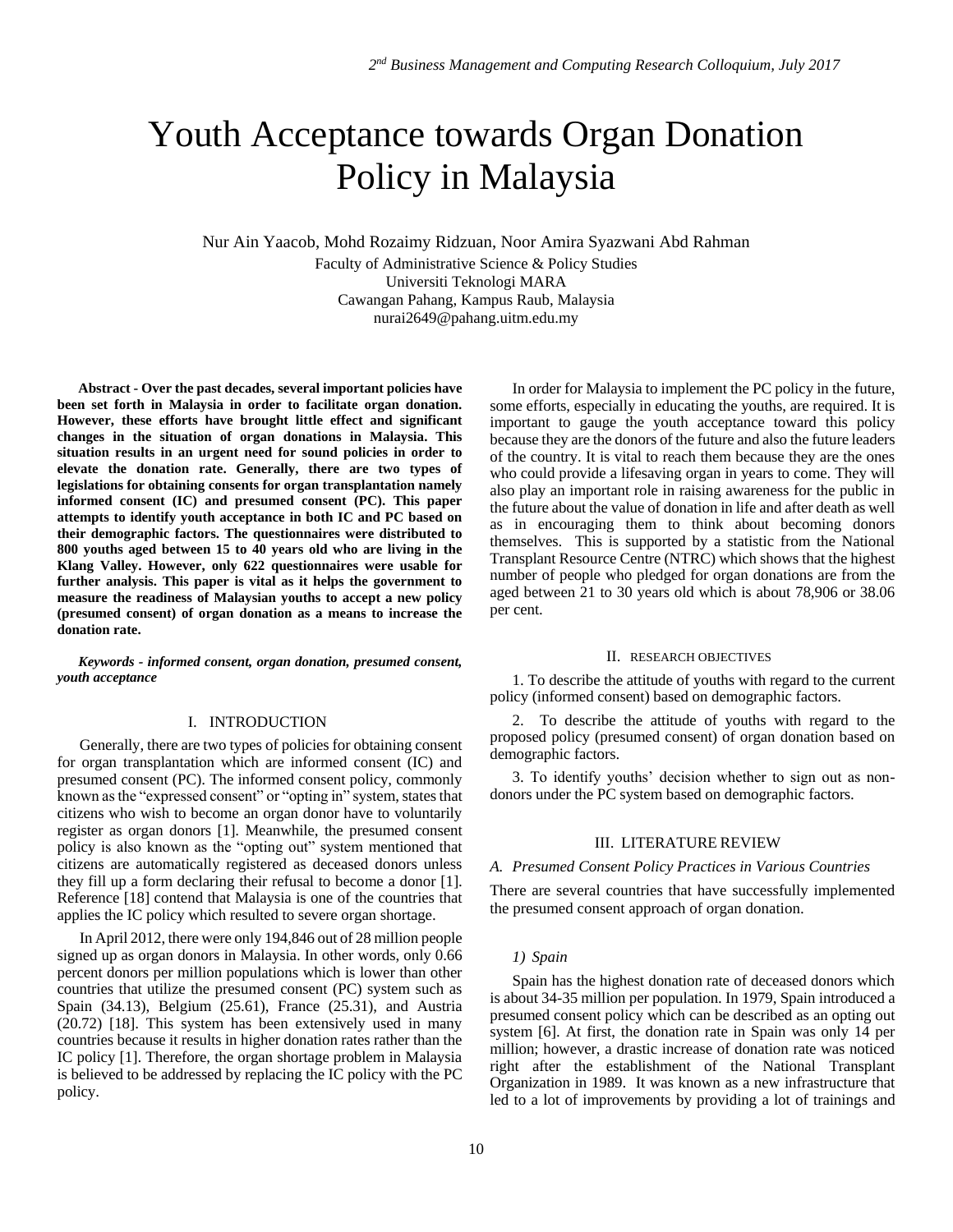supports to all the coordinators that are involved in the transplantation process [15]. There was a positive implication to the donation rate as it increased steadily from year to year where in 1997, it increased to 29 donors (pmp), followed by 1998 with about 30 donors (pmp) and, recently in 2007, it reached 34.4 donors (pmp) [20]. The other factor that led to the successful implementation of PC in Spain was that it applied a soft approach where the families' views were considered and allowed them to refuse the donation even if the deceased wanted to donate his/her organs[14]. Besides that, Spain also prohibits any advertising for organ or tissue donation from individuals or health centres because it still emphasizes that organ donations should be based on voluntary values and the spirit of altruism [20].

# *2) Belgium*

Belgium has the second highest donation rate right after Spain which is about 25-26 million per population. Belgium has adopted the PC system for more than 10 years. In Belgium, the people may exercise their right to opt out of organ donation by filing out an objection at any local town hall where a computerised system accessible only to transplant officials was kept [8]. However, doctors are still encouraged to discuss organ and tissue removal with the deceased's relatives. In addition, the changes to the system resulted in the number of kidney retrievals increasing from 18.9 (pmp) per year to 41.3 (pmp) per year in only 3 years. However, in Belgium, the use of living donors for transplantation is not permitted except for cases where comparable results cannot be obtained with cadaveric organs. Specifically, the use of living unrelated donors is thus unlawful, although one centre is still doing it and there is no legal action taken from the authorities. Belgian transplant coordinators must check the registry and print out the related medical records before starting the organ retrieval process. This illustrates the benefits of the PC system as compared to the IC system, where the will of the deceased is often unknown and, even when expressed on a signed donor card, can be overridden by the relatives [10].

# *3) Austria*

Austria is among the countries that has a better rate of organ donation which is about 20-21 million per population. Austria applies a hard approach of the PC policy whereby the views of the relatives are not considered and the process relies solely on the individual's decisions for the transplantation process. Thus, organ transplantation proceeds unless there is an objection by the deceased before death. This system has enabled Austria to claim the highest cadaver kidney donor rate among the leading transplant countries where the country was able to increase more than double their donation rate of 4.6 per million people per year (pmp/yr) to 10.1 pmp/yr in 1985, after four years of implementing the hard opting-out system. Today, Austria continues to have an impressive donation rate [16].

# *B. Previous empirical studies related to PC policy of organ donation*

Previous researchers [1-3, 5, 7, 9, 11-13, 17, 19] had employed studies on matter pertaining to PC policy of organ donation and its effectiveness in elevating organ donation rate. Generally, the findings of their studies found that PC policy of organ donation is able to elevate the rate of organ donation. In order to ensure that PC does not violate the rights of the people is to be sure that everyone acknowledges the system so that they can decide whether or not they want to become a donor when they are still alive. The implementation of PC will also be more effective with a good infrastructure that eases the process of signing out for everyone. In addition, public education and communication are also vital in order to increase the public's level of knowledge and understanding of organ donation.

# IV. RESEARCH METHODOLOGY

To recap, this study attempts to identify youth acceptance level on IC and PC of organ donation. 800 questionnaires had been distributed to youths aged between 15 to 40 years old located in the Klang Valley area. The area is divided into three parts which are public institutions of higher education, including the National University (UKM), University Putra Malaysia (UPM), University Malaya (UM) and a few other private colleges, hospitals and also shopping malls. The population of this study is 800 youths in the Klang Valley and the sample size is 622 youths. This study employed convenient sampling technique and the questionnaires were utilized in order to get data from the respondents. All the data that had been collected in this study had been analyzed by using Statistical Software Tool SPSS Version 17 and descriptive statistics analysis.

#### V. FINDINGS

The findings of the study are categorized based on three research objectives. The first objective of the study is to describe the attitude of the youths with regard to the current policy (informed consent) based on demographic factors. The second research objective is to describe the attitude of the youths with regard to the proposed policy (presumed consent) of organ donation based on demographic factors. The third research objective is to identify the youths' decision whether to sign out as non-donors under the PC system based on demographic factors.

#### *A. Youth attitudes towards informed consent of organ donation*

In this section, there were three questions measuring youth attitudes towards informed consent of organ donation. Six levels of Likert Scale were employed namely strongly disagree, disagree, slightly disagree, slightly agree, agree and strongly agree. Mean of each item was utilized as the indicators to examine the attitude of youth under IC. Demographic factors such as ethnic, age and gender acted as independent variables of this study and the attitude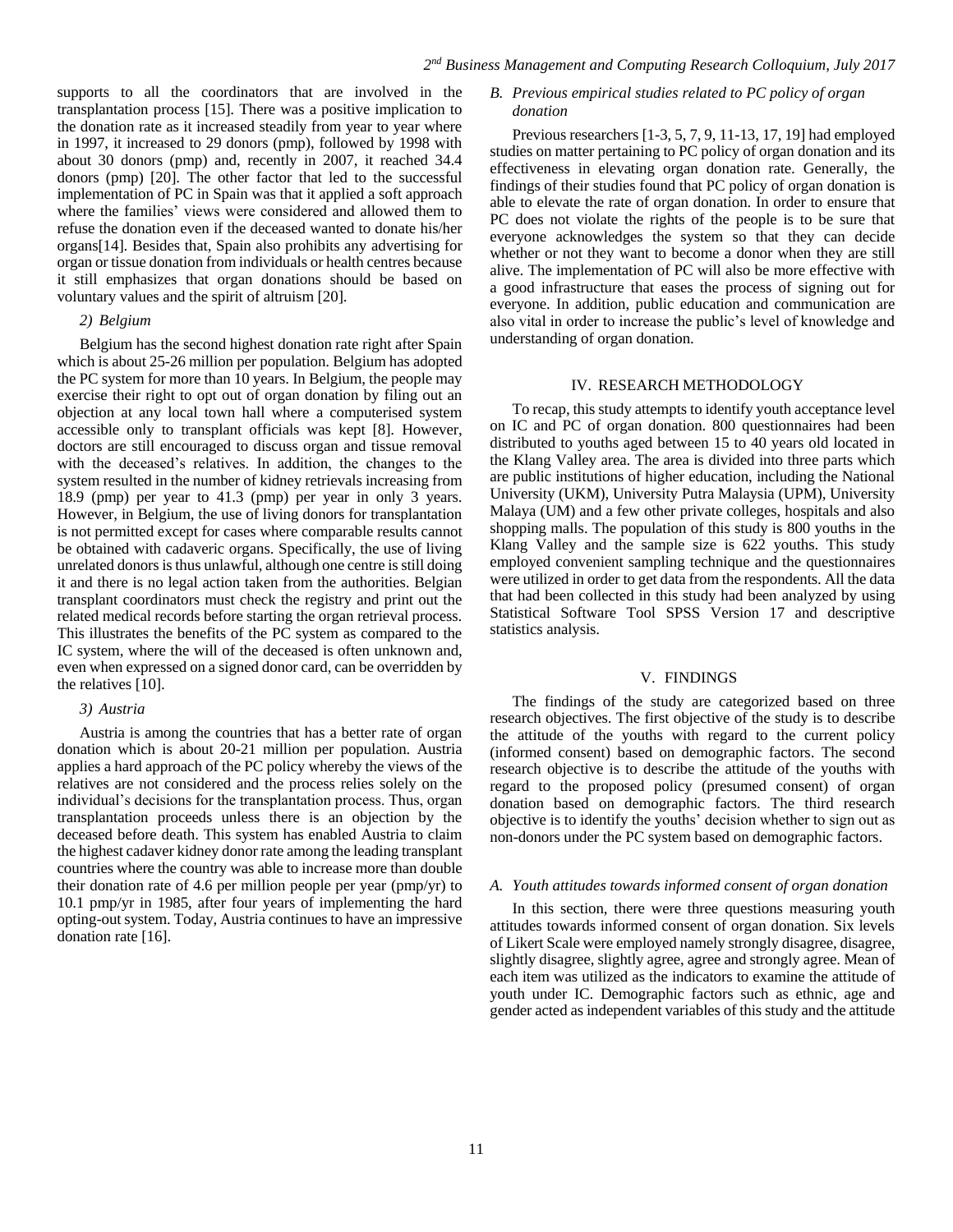towards informed consent of organ donation represents dependent variable of this study.

Table I depicts youths' attitudes towards informed consent of organ donation based on ethnic, age and gender. The first question asked about youth's opinion whether it is convenient to register as an organ donor. Based on the Mean result, in terms of ethnicity, Indians are slightly higher than Malays and Chinese (M=4.1395) perceived ease of registering as a donor organ. Meanwhile, female youths aged below than 25 are more perceived ease of registering as a donor organ.

Second question asked about youths' confidence level on medical team to save their life first before transplantation process begins. In terms of ethnicity, Indians are slightly higher than other races (M=4.7674) have a confident on medical team to save their life first before transplantation process begins. Other than that, female youths aged more than 26 years old are more confident towards medical team in saving the life of youth before transplantation process begins.

Third question asked about youths believe that their family will allow the medical team to extract their organ for transplantation after they passed away in the event that they already registered to donate organ. In terms of ethnicity, the Chinese are higher than other races (M=4.2229) believed that their family will allow the medical team to extract their organ for transplantation. In addition, male youths aged more than 26 years old believed more that their family will allow the medical team to extract their organ for transplantation. Based on the three questions, it can be concluded that youths have a positive attitude towards informed consent as most of the Mean represent more than 4.

| <b>Statement</b>                                                                                                                                                    | <b>Variables</b> |              | N   | Mean   |
|---------------------------------------------------------------------------------------------------------------------------------------------------------------------|------------------|--------------|-----|--------|
| <b>Ouestion 1</b>                                                                                                                                                   | Ethnic           | Malay        | 413 | 4.0630 |
| "I agree that it is convenient to                                                                                                                                   |                  | Chinese      | 166 | 4.0000 |
| register to become an organ donor                                                                                                                                   |                  | Indian       | 43  | 4.1395 |
| in this country"                                                                                                                                                    | Age              | <b>Below</b> | 480 | 4.0562 |
|                                                                                                                                                                     |                  | 25           |     |        |
|                                                                                                                                                                     |                  | $26-40$      | 142 | 4.0352 |
|                                                                                                                                                                     | Gender           | Male         | 307 | 4.0326 |
|                                                                                                                                                                     |                  | Female       | 315 | 4.0698 |
| Statement                                                                                                                                                           | Variables        |              | N   | Mean   |
| <b>Ouestion 2</b><br>I am sure the medical team will try<br>their best to save my life first<br>before they think of extracting my                                  | Ethnic           | Malay        | 413 | 4.7191 |
|                                                                                                                                                                     |                  | Chinese      | 166 | 4.6687 |
|                                                                                                                                                                     |                  | Indian       | 43  | 4.7674 |
|                                                                                                                                                                     | Age              | Below        | 480 | 4.6583 |
| organ for transplantation purpose                                                                                                                                   |                  | 25           |     |        |
|                                                                                                                                                                     |                  | $26-40$      | 142 | 4.8803 |
|                                                                                                                                                                     | Gender           | Male         | 307 | 4.6743 |
|                                                                                                                                                                     |                  | Female       | 315 | 4.7429 |
|                                                                                                                                                                     |                  | Malay        | 413 | 4.0969 |
| <b>Ouestion 3</b><br>"I am sure that my family will<br>allow the medical team to extract<br>my organ for transplantation after I<br>passed away in the event that I | Ethnic           | Chinese      | 166 | 4.2229 |
|                                                                                                                                                                     |                  | Indian       | 43  | 4.0930 |
|                                                                                                                                                                     | Age              | <b>Below</b> | 480 | 4.0833 |
|                                                                                                                                                                     |                  | 25           |     |        |
|                                                                                                                                                                     |                  | 26-40        | 142 | 4.2887 |

| TABLE L | YOUTH ATTITUDES TOWARDS INFORMED CONSENT OF ORGAN |
|---------|---------------------------------------------------|
|         | DONATION BASED ON ETHNIC, AGE AND GENDER          |

| <b>Statement</b>                   | <b>Variables</b> |        |     | Mean   |
|------------------------------------|------------------|--------|-----|--------|
| already registered or mentioned my | Gender           | Male   | 307 | 4.1792 |
| willingness to donate organ        |                  | Female | 315 | 4.0825 |

### *B. Youth attitudes towards presumed consent of organ donation*

In this section, there were three questions measuring youth's attitudes towards informed consent of organ donation. Six levels of Likert Scale were employed namely strongly disagree, disagree, slightly disagree, slightly agree, agree and strongly agree. Mean of each item was utilized as the indicators to examine the attitude of youth under IC. Demographic factors such as ethnic, age and gender acted as independent variables of this study and the attitude towards presumed consent of organ donation represents dependent variable of this study.

Table II depicts youth attitudes towards presumed consent of organ donation based on ethnic, age and gender. The first question asked about youth's opinion whether it is convenient to register as an organ donor. Based on Mean result, in terms of ethnicity, Indian is slightly higher than Malays and Chinese (M=3.9767) perceived ease of registering as a donor organ. Meanwhile, who aged more than 26 and female is more perceived ease of registering as a donor organ.

Second question asked about youth's confidence level on medical team to save their life first before transplantation process begins. In terms of ethnicity, Malays are slightly higher than other races (M=4.4140) and have a confidence on medical team to save their life first before transplantation process begins. Other than that, female youths aged more than 26 years old are more confident towards medical team in saving the life of youth before transplantation process begins.

Third question asked about youths believe that their family will allow the medical team to extract their organ for transplantation after they passed away in the event that they already registered to donate organ. In terms of ethnicity, Indian is higher than other races (M=3.8837) believed that their family will allow the medical team to extract their organ for transplantation. In addition, male youths aged below than 26 years old believed more that their family will allow the medical team to extract their organ for transplantation. Based on the three questions, it can be concluded that youth have less positive attitude towards presumed consent as the average Mean is around 3.

TABLE II. YOUTH ATTITUDES TOWARDS PRESUMED CONSENT OF ORGAN DONATION

| <b>Statement</b>                                                                                                                                                                                                            | <b>Variables</b> |              | N   | Mean   |
|-----------------------------------------------------------------------------------------------------------------------------------------------------------------------------------------------------------------------------|------------------|--------------|-----|--------|
| <b>Ouestion 1</b><br>"if the policy of opting out has been<br>implemented, I agree that it will be<br>convenient to<br>sign a form to<br>objection<br>register<br>from<br>my<br>becoming an organ donor in this<br>country" | Ethnic           | Malay        | 413 | 3.8741 |
|                                                                                                                                                                                                                             |                  | Chinese      | 166 | 3.8373 |
|                                                                                                                                                                                                                             |                  | Indian       | 43  | 3.9767 |
|                                                                                                                                                                                                                             | Age              | <b>Below</b> | 480 | 3.8250 |
|                                                                                                                                                                                                                             |                  | 25           |     |        |
|                                                                                                                                                                                                                             |                  | 26-40        | 142 | 4.0282 |
|                                                                                                                                                                                                                             | Gender           | Male         | 307 | 3.8632 |
|                                                                                                                                                                                                                             |                  | Female       | 315 |        |
|                                                                                                                                                                                                                             |                  |              |     | 3.8794 |
| Statement                                                                                                                                                                                                                   | Variables        |              | N   | Mean   |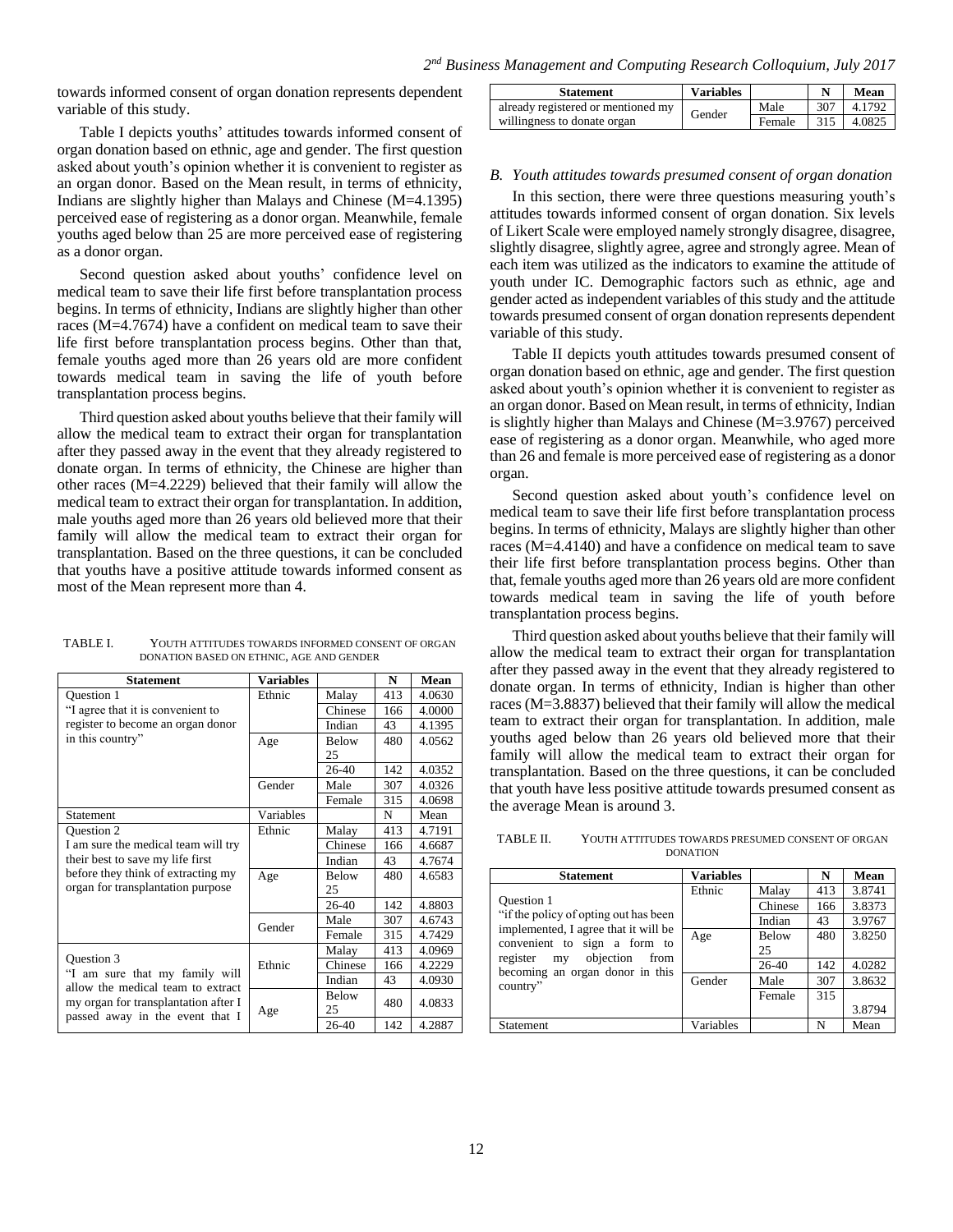| Statement                                                                                                                      | <b>Variables</b> |              | N   | Mean   |
|--------------------------------------------------------------------------------------------------------------------------------|------------------|--------------|-----|--------|
| <b>Ouestion 2</b>                                                                                                              | Ethnic           | Malay        | 413 | 4.4140 |
|                                                                                                                                |                  | Chinese      | 166 | 4.2892 |
| "if the policy of opting out has been                                                                                          |                  | Indian       | 43  | 4.2791 |
| implemented, I am sure the medical                                                                                             | Age              | <b>Below</b> | 480 | 4.2854 |
| team will be trying hard to save my<br>life first before they think of<br>extracting<br>for<br>my<br>organ<br>transplantation" |                  | 25           |     |        |
|                                                                                                                                |                  | $26-40$      | 142 | 4.6620 |
|                                                                                                                                | Gender           | Male         | 307 | 4.3648 |
|                                                                                                                                |                  | Female       | 315 | 4.3778 |
| Statement                                                                                                                      | Variables        |              | N   | Mean   |
| Ouestion 3                                                                                                                     | Ethnic           | Malay        | 413 | 3.5521 |
| "in the event that I did not register"                                                                                         |                  | Chinese      | 166 | 3.7349 |
| or mention my objection to become                                                                                              |                  | Indian       | 43  | 3.8837 |
| a donor, I am sure that my family                                                                                              | Age              | <b>Below</b> | 480 | 3.6729 |
| will allow the medical team to                                                                                                 |                  | 25           |     |        |
| for<br>extract<br>my<br>organ                                                                                                  |                  | 26-40        | 142 | 3.4577 |
| transplantation when I had passed                                                                                              | Gender           | Male         | 307 | 3.6417 |
| away                                                                                                                           |                  | Female       | 315 | 3.6063 |

# *C. Youths' decision to sign out as non-donors towards ethnic under PC policy*

Table III portrays youth's decision to sign out as non-donors in PC policy based on ethnicity and gender. The table shows that Malays ( $N=262$ ) are higher than other races (Chinese  $N=92$ , Indian N=27) that opted to sign out as non-donors under PC system. Meanwhile, in terms of gender, female (N=198) is higher than male (N=183) who opted to sign out as non-donors under PC system.

TABLE III. YOUTHS' DECISION TO SIGN OUT AS NON-DONORS TOWARDS ETHNIC UNDER PC SYSTEM

|        |         | <b>Decision</b>   |                       | <b>Total</b> |
|--------|---------|-------------------|-----------------------|--------------|
|        |         | Would sign<br>out | Would not<br>sign out |              |
| Ethnic | Malay   | 262               | 151                   | 413          |
|        | Chinese | 92                | 74                    | 166          |
|        | Indian  | 27                | 16                    | 43           |
| Gender | Male    | 183               | 124                   | 307          |
|        | Female  | 198               |                       | 315          |

### VI. DISCUSSION

Youths who are willing to donate their organ agreed that if PC policy is being implemented, the medical team will try their best to save their life first before any transplantation process was carry out. The findings of this study indicate that willing donors of youth have a trust and confidence towards the medical team who carry out the procurement process under the PC system. It can be supported by the study done by [12] stated that it is important to have a public trust and confidence towards the medical team in order to ensure successfully implementation of the PC system in the country. As according to [4] found that one of the reasons of failure of PC system in Brazil was because of the lack of public confidence towards the health professionals.

Besides that, findings of the study found that the youths aged below 25 were more willing to sign out as non-donor if PC system is implemented in Malaysia. In other words, most of them were unwilling to donate their organ if PC is implemented. This is contradicted with the study done by [2] stated that, the group of people who are favorable towards PC are from the young people aged less than 40 years old, single, with high level of education, have previous experience with organ donation or transplantation, have an information about organ donation and have a knowledge of the brain-death concept

In addition, the findings of this study found that the implementation of PC system did not affect the willingness of youths to donate because the number of non-willing donors is still higher than the willing donors. The findings were contradicted with the study done by [11] where they found that legislative affect individual willingness to donate their own organs and with PC system, the individuals will more likely to donate their organ as compared to the IC system.

## VII. CONCLUSION

In order to implement PC system in Malaysia in the future, it is important to improve the infrastructure and public education. Moreover, it is important to have a good relationship between the medical team and family members in order to ensure that the family members have been given sufficient information about the organ transplantation process. The organ donors need to inform and interact with their family members if they want to donate their organ after they passed away so that, it will reduce the burden of the family members to make a decision later.

Even though the findings of this study found that the PC policy will increase the number of non-willing donors, but it is not a barrier for Malaysia to overcome the problem of organ shortage because youths already have a confidence and trust towards the medical team. Thus, it is crucial for Malaysia to take necessary actions towards strengthening the perception of the public about the value of organ donation and positive attitude towards donating their organ may save a thousand lives of people and give them new hope to survive.

## REFERENCES

- [1] A. Abadie and S. Gay. "The impact of presumed consent legislation on cadaveric organ donation: a cross country study". *J Health Econ*, vol. 25, no.4, pp. 599, 2006.
- [2] C. Conesa, A. Rios, P. Ramirez, M. M. Rodriguez, P. Rivas, M. Canteras and P. Parrilla. "Psychosocial Profile in Favor of Organ Donation". *Transplantation Proceedings*, vol. 35, pp. 1276-1281, 2003.
- [3] R. Coppen, D. R. Friele, J. Van der Zee, K. S. Gevers. "The potential of legislation on organ donation to increase the supply of donor organs". *Health Policy*, vol. 98, pp. 164–170, 2010.
- [4] C. Csillag. "Brazil abolishes "presumed consent" in organ donation". *Lancet*, vol. 352, no. 9137, pp. 13-67, 1998
- [5] V. English. "Is presumed consent the answer to organ shortages?". *BMJ*, vol. 334, pp. 10-18, 2007.
- [6] J. Fabre. "Presumed consent is unnecessary". *Bio Medical Journal*, vol. 341, pp. 922-924, 2010.
- [7] G. Haddow. "Because you're worth it?'' The taking and selling of transplantable organs"*. J Med Ethics*, vol. 32, pp. 324–328, 2006.